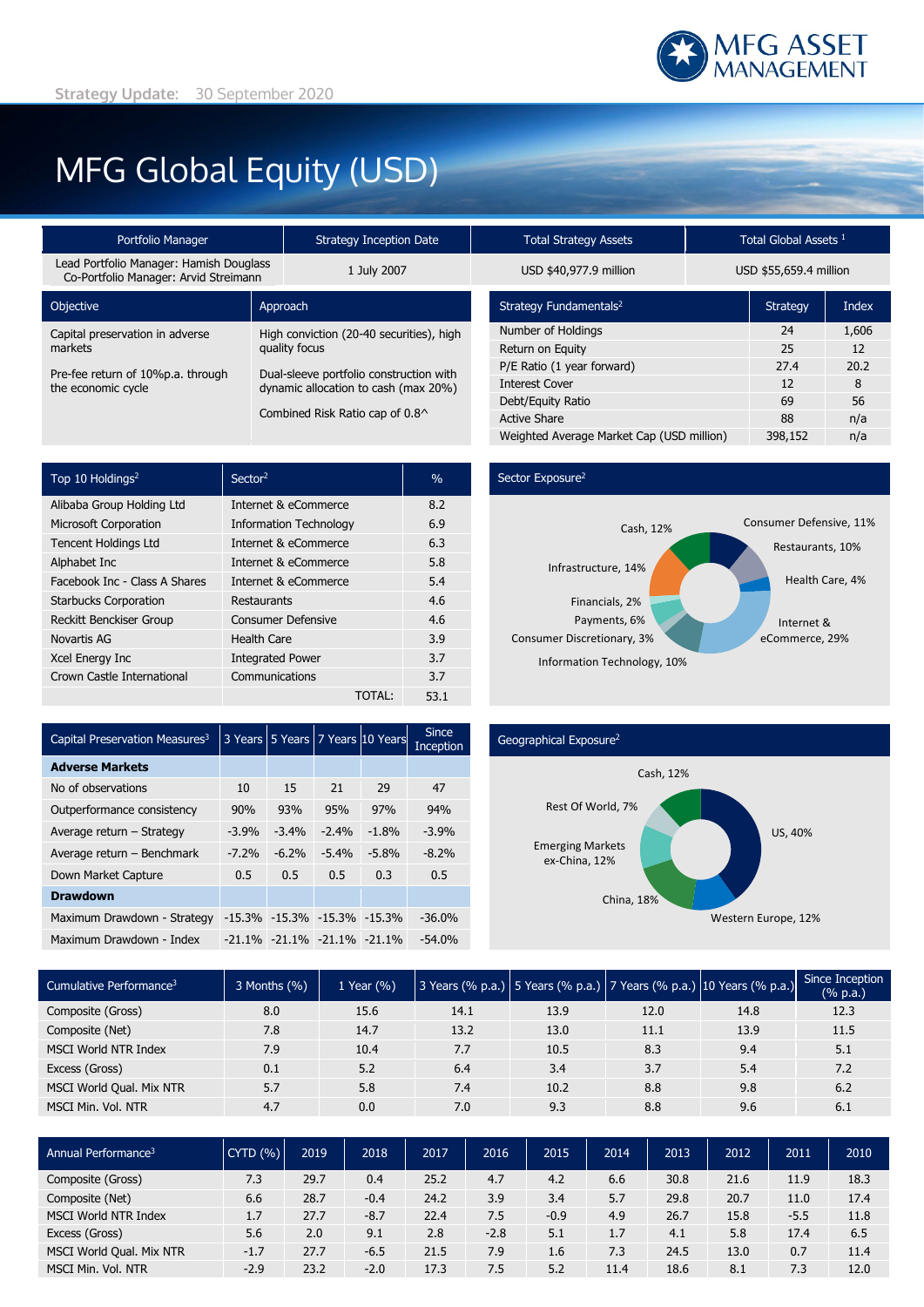| Supplementary Statistical Measures 5 | 3 Years | 5 Years | 7 Years | 10 Years | Since Inception |
|--------------------------------------|---------|---------|---------|----------|-----------------|
| Turnover                             | 22.6%   | 20.1%   | 18.3%   | 15.9%    | 13.6%           |
| <b>Beta</b>                          | 0.8     | 0.8     | 0.8     | 0.7      | 0.8             |
| Tracking Error (% p.a.)              | 5.6%    | 5.1%    | 4.8%    | 5.7%     | 6.7%            |
| Standard Deviation - Strategy        | 13.6%   | 11.8%   | 11.4%   | 11.1%    | 13.4%           |
| <b>Information Ratio</b>             | 1.1     | 0.7     | 0.8     | 0.9      | 1.1             |

1 Comprised of all Global Strategies.

2 The data is based on a representative portfolio for the strategy. Sectors are internally defined. Geographical exposure is calculated on a look through basis based on underlying revenue exposure of individual companies<br>h Composite (Net) returns are net of fees charged to clients and have been reduced by the amount of the highest fee charged to any client employing that strategy during the period under consideration. Actual fees may

vary depending on, among other things, the applicable fee schedule and portfolio size. Fees are available upon request.

5 Supplementary Statistical Measures Beta, Tracking Error and Information Ratio are calculated in USD using the MSCI World NTR Index.<br>^ Combined risk ratio is a measure of relative beta and relative drawdown to MSCI World \* Returns are only for part year.

#### **IMPORTANT NOTICE**

This material is being furnished to you to provide summary information regarding Magellan Asset Management Limited trading as MFG Asset Management ("**MFG Asset Management'**) and an investment fund or investment fund or inv other advice. In making an investment decision, you must rely on your own examination of any offering documents relating to the Strategy.

The investment program of the Strategy presented herein is speculative and may involve a high degree of risk. The Strategy is not intended as a complete investment program and is suitable only for sophisticated investors n can be a final production of the Strategy may lact diversification, which can increase the risk of loss to investors. The Strategy's performance may be volatile. Past performance is not necessarily indicative of future r and no person guarantees the future performance of the Strategy, the amount or timing of any return from it, that asset allocations will be met, that it will be able to implement its investment strategy or that its investm of an MFG Asset Management financial product or service may differ materially from those reflected or contemplated in such forward-looking statements. The Strategy will have limited liquidity, no secondary market for<br>inter

No representation or warranty is made with respect to the correctness, accuracy, reasonableness or completeness of any of the information contained in this material. This information is subject to change at any time and<br>no guarantee that such information is accurate, complete or timely and does not provide any warranties regarding results obtained from its use. MFG Asset Management will not be responsible or liable for any losses, whether<br>di losses, loss of opportunity or incidental or punitive damages.

No distribution of this material will be made in any jurisdiction where such distribution is not authorised or is unlawful. This material does not constitute, and may not be used for the purpose of, an offer or solicitatio jurisdiction or in any circumstances in which such an ofter or solicitation is unlawful or not authorized or in which the person making such offer or solicitation is not qualified to do so. This material and the informatio www.mfgam.com.au. Any trademarks, logos, and service marks contained herein may be the registered and unregistered trademarks of their respective owners.

United Kingdom - This material does not constitute an offer or inducement to engage in an investment activity under the provisions of the Financial Services and Markets Act 2000 (FSMA). This material does not form part of any offer or invitation to purchase, sell or subscribe for, or any solicitation of any such offer to purchase, sell or subscribe for, any shares, units or other type of investment product or service. This material or an (FPO).

<u>United States of America</u> - This material is not intended as an offer or solicitation for the purchase or sale of any securities, financial instrument or product or to provide financial services. It is not the intention o request and also may be found in Part II of MFG Asset Management's Form ADV.

The MSCI World Index (Net) is a free-float adjusted market capitalization weighted index that is designed to measure the equity performance of 24 developed markets. Index results assume the reinvestment of all<br>distribution

#### **GLOBAL INVESTMENT PERFORMANCE STANDARDS (GIPS®) DISCLOSURE**

Magellan Asset Management Limited, doing business as MFG Asset Management in jurisdictions outside Australia and New Zealand, (MFG Asset Management) claims compliance with the Global Investment Performance Standards (GIPS ®)

For the purpose of complying with GIPS, the Firm is defined as all discretionary portfolios managed by MFG Asset Management, excluding brands managed by subsidiaries operating as distinct business entities. MFG Asset Management is a wholly-owned subsidiary of the publicly listed company Magellan Financial Group Limited. MFG Asset Management is based in Sydney, Australia. Total Firm assets is defined as all assets managed by MFG<br>Asset M

The Global Equity composite is a concentrated global equity strategy investing in high quality companies (typically 20-40 stocks). High quality companies are those companies that have sustainable competitive advantages which translate into returns on capital materially in excess of their cost of capital for a sustained period of time. The investment objectives of the Global Equity strategy are to earn superior risk adjusted returns throu

To achieve investment objectives, the composite may also use derivative financial instruments including, but not limited to, options, swaps, futures and forwards. Derivatives are subject to the risk of changes in the marke price of the underlying securities instruments, and the risk of the loss due to changes in interest rates. The use of certain derivatives may have a leveraging effect, which may increase the volatility of the composite and reduce its returns.

A copy of the composite's GIPS compliant presentation and/or the firm's list of composite descriptions are available upon request by emailing client.reporting@magellangroup.com.au

The representative portfolio is an account in the composite that closely reflects the portfolio management style of the strategy. Performance is not a consideration in the selection of the representative portfolio. The characteristics of the representative portfolio may differ from those of the composite and of the other accounts in the composite. Information regarding the representative portfolio and the other accounts in the composite is available upon request.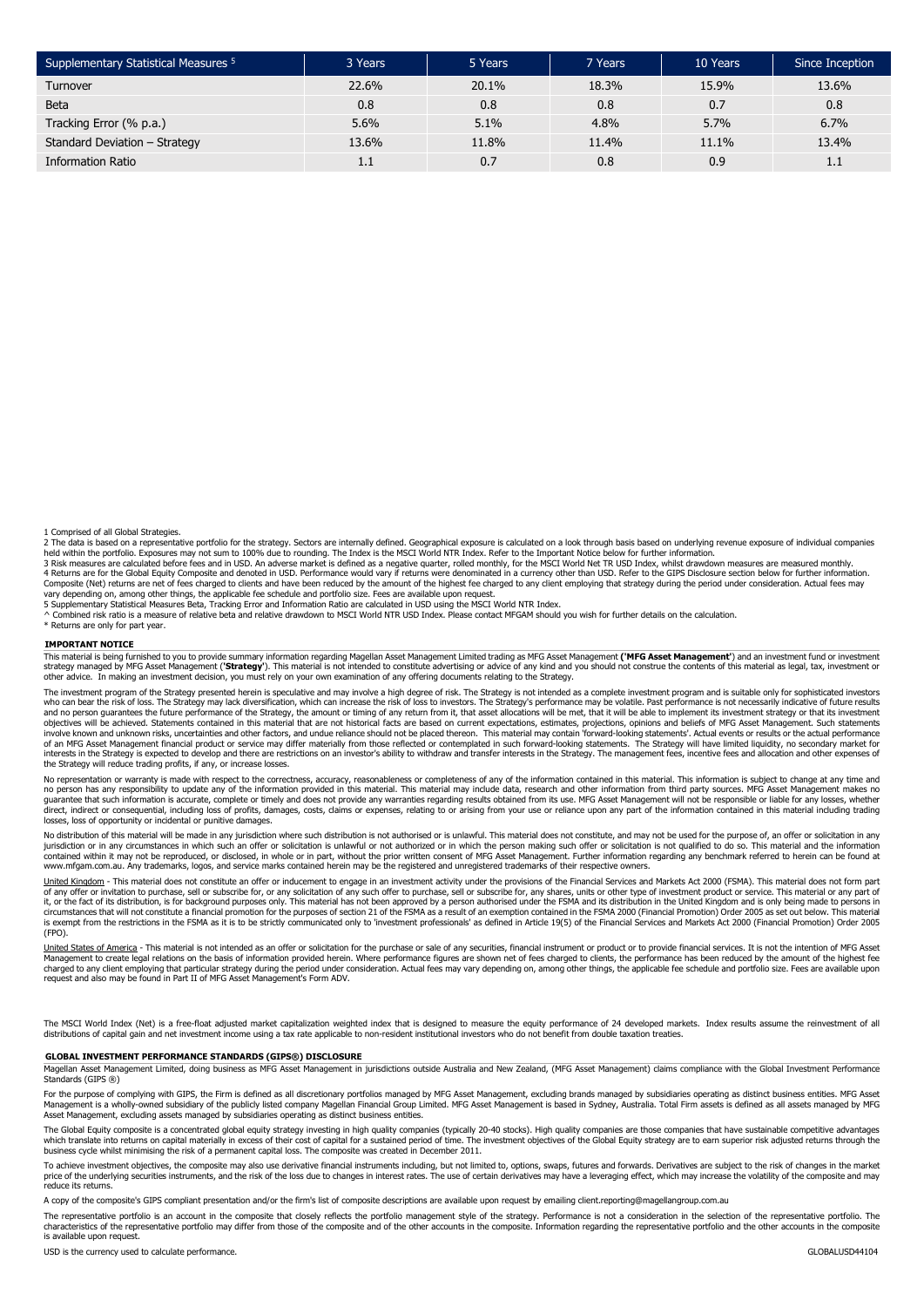## **Market Commentary**

Global stocks hit records highs in the three months to September as they rose for the sixth quarter in seven after reports showed stimulus is helping reopening economies recover from the pandemic, the Federal Reserve indicated it would keep rates low for a while yet, and tch stocks reported earnings that showed how much they have benefited from the shift to online. During the quarter, 10 of the 11 sectors rose in US-dollar terms. Consumer Discretionary (+16%) rose the most as economies reopened while Energy (-16%) was the sector that declined. The Morgan Stanley Capital International World Index climbed 7.9% in US dollars but, after a rise in the Australian dollar reduced gains for unhedged investors, rose only 3.7% in Australian currency.

US stocks set fresh record highs after readings showed the jobs market had recovered nearly half the jobs lost when the economy was closed to restrict the pandemic, Big Tech shone and the Federal Reserve moved to a flexible average inflation target by allowing inflation to exceed 2%. The Fed's shift suggested lower interest rates for longer as it indicated the central bank would not pre-emptively raise interest rates when unemployment was low so long as inflation was under control. During the quarter, reports indicated the US economy was recovering from the record 31.4% annualised decline in the second quarter. Of note, a report showed the jobless rate fell to 8.4% in August and that the economy had added 10.6 million jobs since it shredded 22.2 million jobs in March and April when the jobless rate was 14.7% (compared with 3.5% in February). Big Tech CEOs survived a grilling from congress over the alleged anti-competitive nature of their businesses as the tech icons posted healthy earnings for the second quarter. In political news, the Democratic and Republican parties held their conventions and at quarter end polls placed Democrat presidential nominee Joe Biden ahead of President Donald Trump in the quest for the White House. The S&P 500 Index rallied 8.5%, to complete its best back-to-back quarters since 2009.

European stocks fell as reinfection rates picked up enough for restrictions to be reimposed. Of note during the quarter was that EU leaders struck an agreement to allow the EU to sell debt on a large scale for the first time so it could install a 750 billion-euro pandemic recovery fund. The Euro Stoxx 50 Index fell 1.3%. Japan's Nikkei 225 Index added 4.0% on the better global outlook as investors looked past the record annualised economic contraction of 28.1% in the second quarter and the unexpected resignation due to ill health of Prime Minister Shinzō Abe (who was replaced by Yoshihide Suga). China's CSI 300 Index surged 10.2% after a report showed the country's economy grew 3.2% in the June quarter from a year earlier, making China the first major economy to return to growth. Australia's S&P/ASX 200 Accumulation Index lost 0.4% amid concerns that Victoria's second lockdown was causing vast economic damage. The MSCI Emerging Markets Index rallied 8.7% in US dollars as key countries contained the virus and commodity prices gained.

## **Strategy Commentary**

The strategy recorded a positive return for the quarter. The biggest contributors were the investments in Alibaba Group, Facebook and Starbucks. Alibaba rallied after the Chinese ecommerce giant reported revenue growth of 34% in the second quarter from a year earlier as lockdowns turned Chinese to online retail, and China's economy rebounded. Facebook rose after its 11% surge in second-quarter earnings beat expectations and the social-media company said its main site has 2.7 billion users per month. Starbucks rose after the coffee chain said its businesses in China and the US were recovering well as these economies reopened.

The biggest detractors were the investments in a recently purchased stock and Novartis. Novartis fell after the healthproducts group refused to discuss revenue or profits prospects when revealing that sales for the first half rose 1%, the higher end of expectations.

Index movements and stock contributors/detractors are based in local currency terms unless stated otherwise.